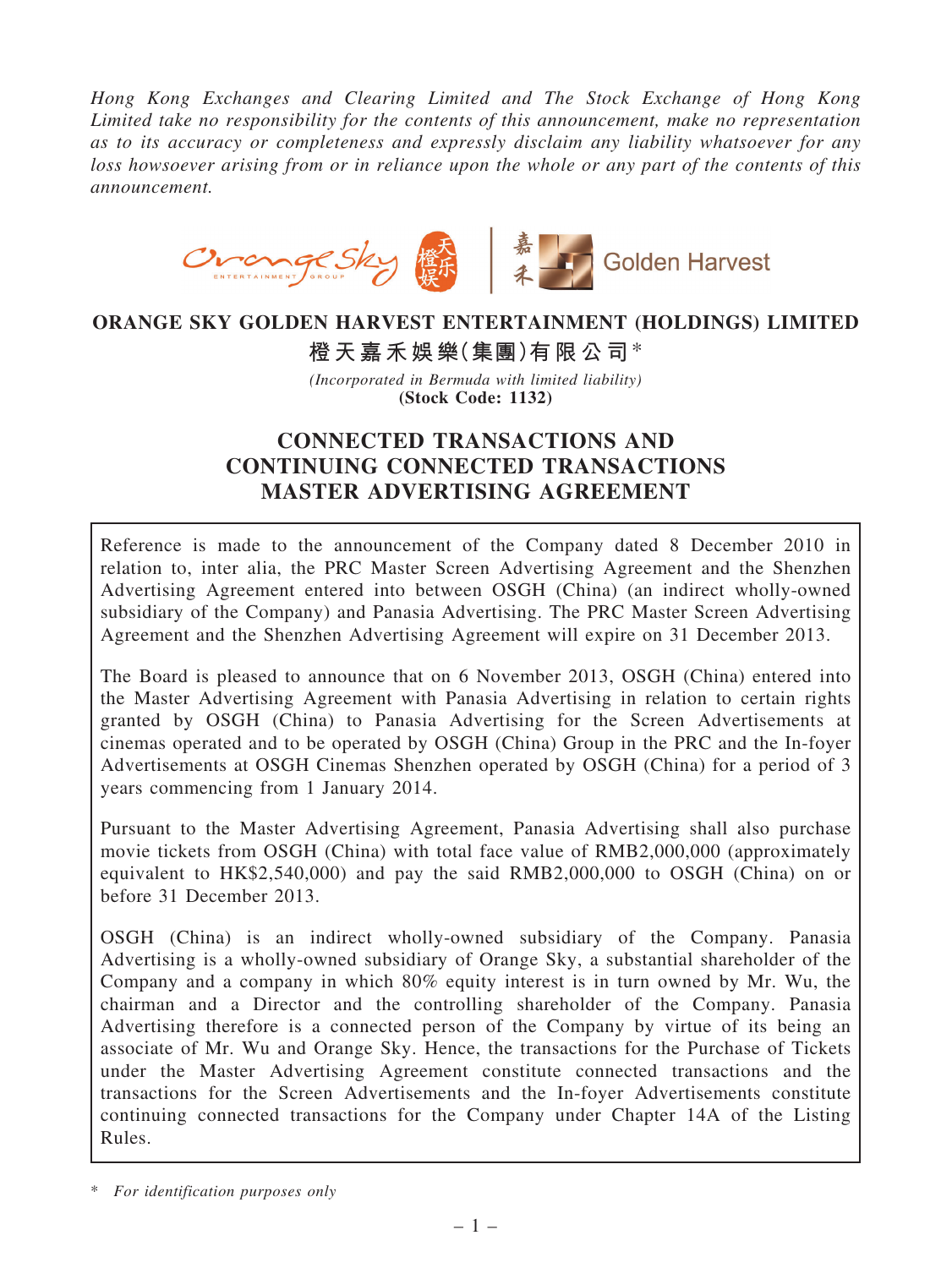The relevant percentage ratios under Rule 14.07 of the Listing Rules in respect of the Purchase of Tickets and the Caps are more than 0.1% but less than 5%. Accordingly, the connected transactions and continuing connected transactions under Master Advertising Agreement are subject to the reporting, announcement and annual review requirements but are exempt from independent shareholders' approval requirement under Rule 14A.32 (in respect of the connected transactions) and Rule 14A.34 (in respect of the continuing connected transactions) of the Listing Rules.

Reference is made to the announcement of the Company dated 8 December 2010 in relation to, inter alia, the PRC Master Screen Advertising Agreement and the Shenzhen Advertising Agreement entered into between OSGH (China) (an indirect wholly-owned subsidiary of the Company) and Panasia Advertising. The PRC Master Screen Advertising Agreement and the Shenzhen Advertising Agreement will expire on 31 December 2013.

The Board is pleased to announce that on 6 November 2013, OSGH (China) entered into the Master Advertising Agreement with Panasia Advertising in relation to certain rights granted by OSGH (China) to Panasia Advertising for the Screen Advertisements at cinemas operated and to be operated by OSGH (China) Group in the PRC and the In-foyer Advertisements at OSGH Cinemas Shenzhen operated by OSGH (China) for a period of 3 years commencing from 1 January 2014.

Pursuant to the Master Advertising Agreement, Panasia Advertising shall also purchase movie tickets from OSGH (China) with total face value of RMB2,000,000 (approximately equivalent to HK\$2,540,000) and pay the said RMB2,000,000 to OSGH (China) on or before 31 December 2013.

The transactions under the Master Advertising Agreement constitute connected transactions and continuing connected transactions under the Listing Rules. The principal terms of the Master Advertising Agreement are as follows:

## MASTER ADVERTISING AGREEMENT

| Date:           | 6 November 2013                                                                                                                                                                                                                                      |
|-----------------|------------------------------------------------------------------------------------------------------------------------------------------------------------------------------------------------------------------------------------------------------|
| Parties:        | OSGH (China), an indirect wholly-owned subsidiary of the<br>Company.                                                                                                                                                                                 |
|                 | Panasia Advertising, a connected person.                                                                                                                                                                                                             |
| Subject matter: | Panasia Advertising shall be granted the exclusive rights of<br>screening, releasing, agency, representation and settlement in<br>relation to the Screen Advertisements at each of the cinemas<br>operated and to be operated by OSGH (China) Group. |
|                 | Panasia Advertising will also be granted the exclusive rights of<br>screening, releasing, agency, representation and settlement in<br>relation to the In-foyer Advertisements at OSGH Cinemas<br>Shenzhen operated by OSGH (China).                  |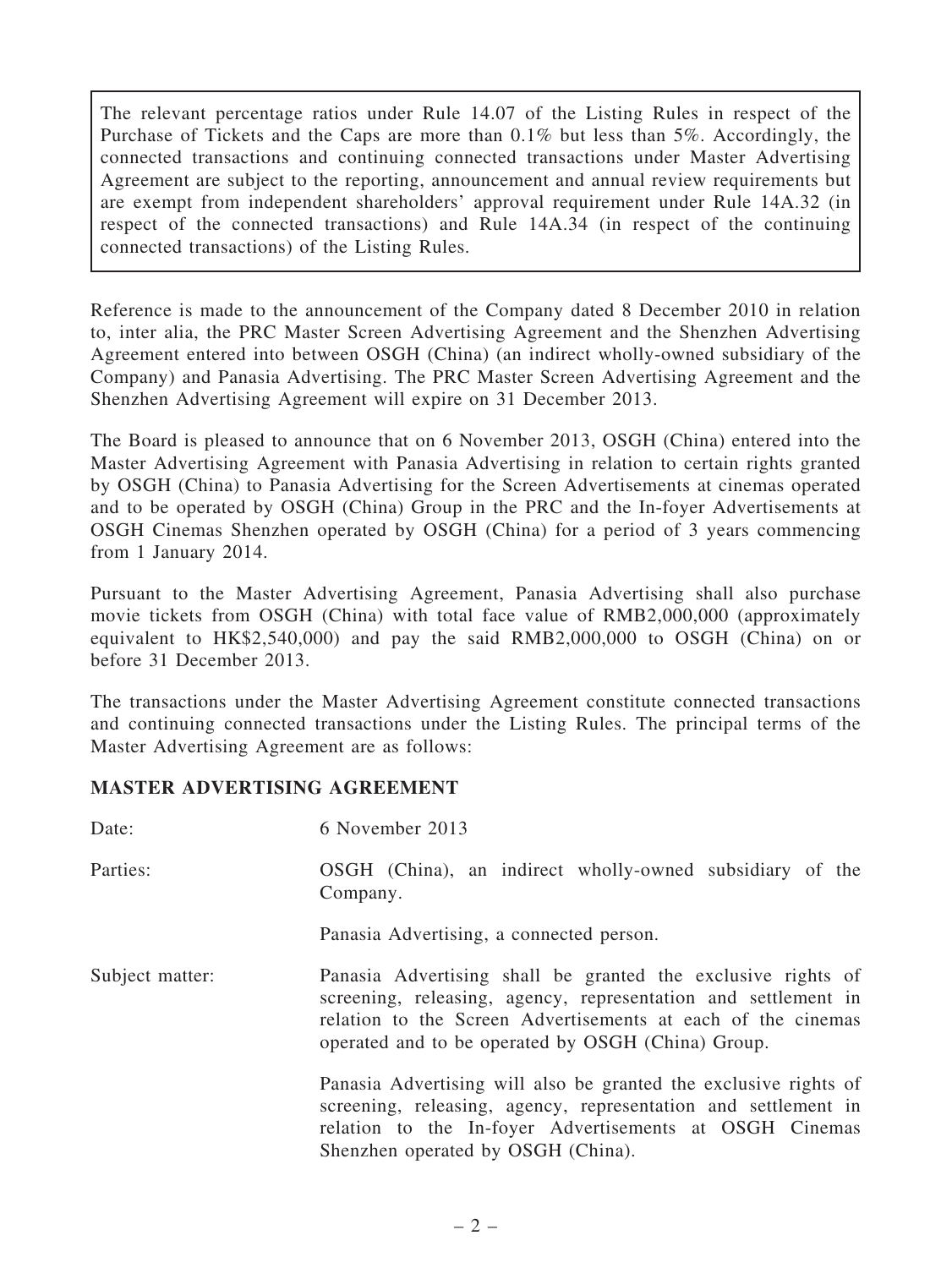| Term:                         | For a period of 3 years commencing from 1 January 2014 until<br>31 December 2016.                                                                                                                                                                                                                        |
|-------------------------------|----------------------------------------------------------------------------------------------------------------------------------------------------------------------------------------------------------------------------------------------------------------------------------------------------------|
|                               | Upon the expiry of term, Panasia Advertising shall have a pre-<br>emptive right of renewal upon the same terms and conditions<br>(being negotiated with third party(ies)).                                                                                                                               |
| Fees:                         | During the term of the Master Advertising Agreement, Panasia<br>Advertising shall pay to OSGH (China) an exclusive agency fee<br>being the sum of (i) the higher of the Annual Guaranteed Fee or<br>the Actual Annual Fee in the relevant year and (ii) the<br>Advertising Subsidy in the relevant year. |
| <b>Annual Guaranteed Fee:</b> | The Annual Guaranteed Fee for the year 2014 shall be<br>RMB11,878,000 (approximately equivalent to HK\$15,085,060).                                                                                                                                                                                      |
|                               | The Annual Guaranteed Fee for the years 2015 and 2016 shall be<br>equivalent to the Annual Guaranteed Fee for the previous year<br>with an upward adjustment of not less than 5% but not more<br>than 10% of the box office income for the previous year.                                                |
| Actual Annual Fee:            | The Actual Annual Fee shall base on certain percentage rates<br>ranging from $2\%$ to 5% of the actual annual box office income<br>of the relevant cinemas in the relevant year.                                                                                                                         |
| Advertising Subsidy:          | The amount of subsidy shall be $5\%$ of the Actual Annual Fee in<br>the relevant year.                                                                                                                                                                                                                   |
| Cap of Actual<br>Annual Fee:  | For the year 2014, the total sum of the Actual Annual Fee for all<br>cinemas (inclusive of the Advertising Subsidy) shall<br>be<br>at RMB17,804,700 (approximately equivalent<br>capped<br>to<br>HK\$22,611,969).                                                                                        |
|                               | For the years 2015 and 2016, the cap of the total sum of the<br>Actual Annual Fee for all cinemas (inclusive of the Advertising<br>Subsidy) shall be with an upward adjustment of not less than $5\%$<br>but not more than 10% of the cap of the previous year.                                          |
| Payment terms:                | To be settled quarterly. Panasia Advertising shall pay to the<br>relevant cinemas of OSGH (China) Group the annual fee four<br>times a year.                                                                                                                                                             |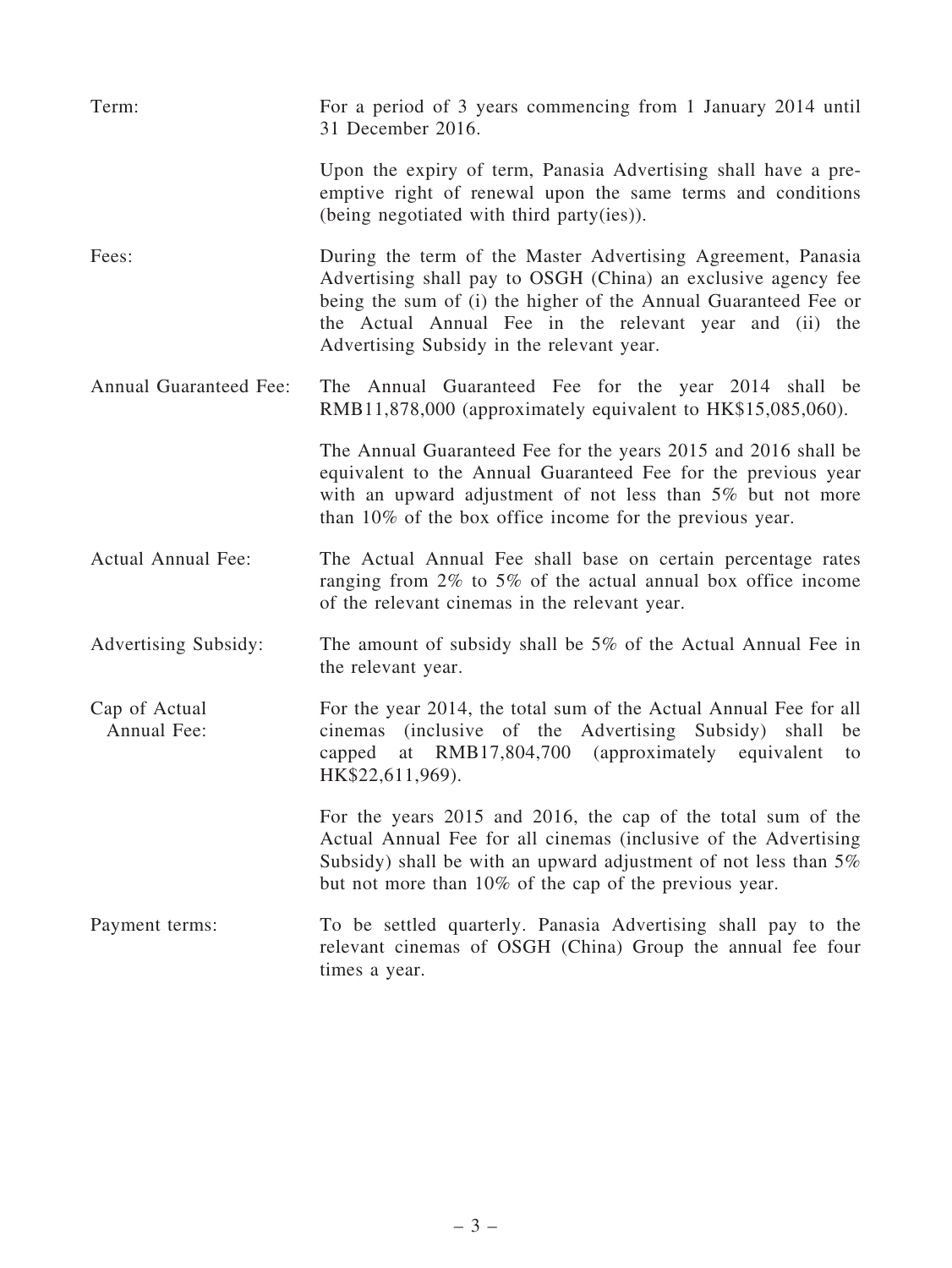Panasia Advertising shall pay to the relevant cinemas of OSGH (China) Group the annual fee for the first quarter of the term of the Master Advertising Agreement within 25 days from the commencement of the term. In the last month of each quarter during the term of the Master Advertising Agreement, OSGH (China) shall provide to Panasia Advertising a list of cinemas settlement for confirmation. After confirmation, Panasia Advertising shall pay to the relevant cinemas of OSGH (China) Group between the 20th and 25th day of the same month the guaranteed fee for the next quarter. On or before 15 January in the next year, OSGH (China) shall provide the actual annual box office income of the relevant cinemas for that year and the parties shall on this basis calculate the Actual Annual Fee payable. After confirmation by the parties, Panasia Advertising shall pay to the relevant cinemas of OSGH (China) Group the relevant fee for the 4th quarter of the relevant year between the 20th and the 25th day in the next month.

Payment for each of the first three quarters shall be 25% of the Annual Guaranteed Fee in the relevant year in respect of the cinemas which had formally commenced business in the relevant quarter as confirmed by the parties. The fee payable for the 4th quarter shall be equivalent to the Actual Annual Fee less the fees paid in the first three quarters.

The Advertising Subsidy shall be settled on or before 31 January in the next year and shall be directly paid by Panasia Advertising to the relevant cinemas of OSGH (China) Group.

In addition, if there is time overrun in the screening of the Screen Advertisements, overrun charges will be imposed by OSGH (China) Group.

- Special agreement on purchase of tickets: Panasia Advertising shall purchase movie tickets from OSGH (China) with total face value of RMB2,000,000 (approximately equivalent to HK\$2,540,000) and pay the said RMB2,000,000 to OSGH (China) on or before 31 December 2013 (hereinafter referred to as the ''Purchase of Tickets'').
- Others: Panasia Advertising shall have the right to determine the contents of the Screen Advertisements which shall be in accordance with the relevant laws and regulations stipulated by the State Administration for Industry and Commerce of the PRC and shall be approved by OSGH (China) Group before screening. OSGH (China) Group is entitled to refuse to screen, or to request for amendments to be made to any Screen Advertisements which are not in compliance with the forms and contents under the mandatory requirements of the relevant laws and regulations.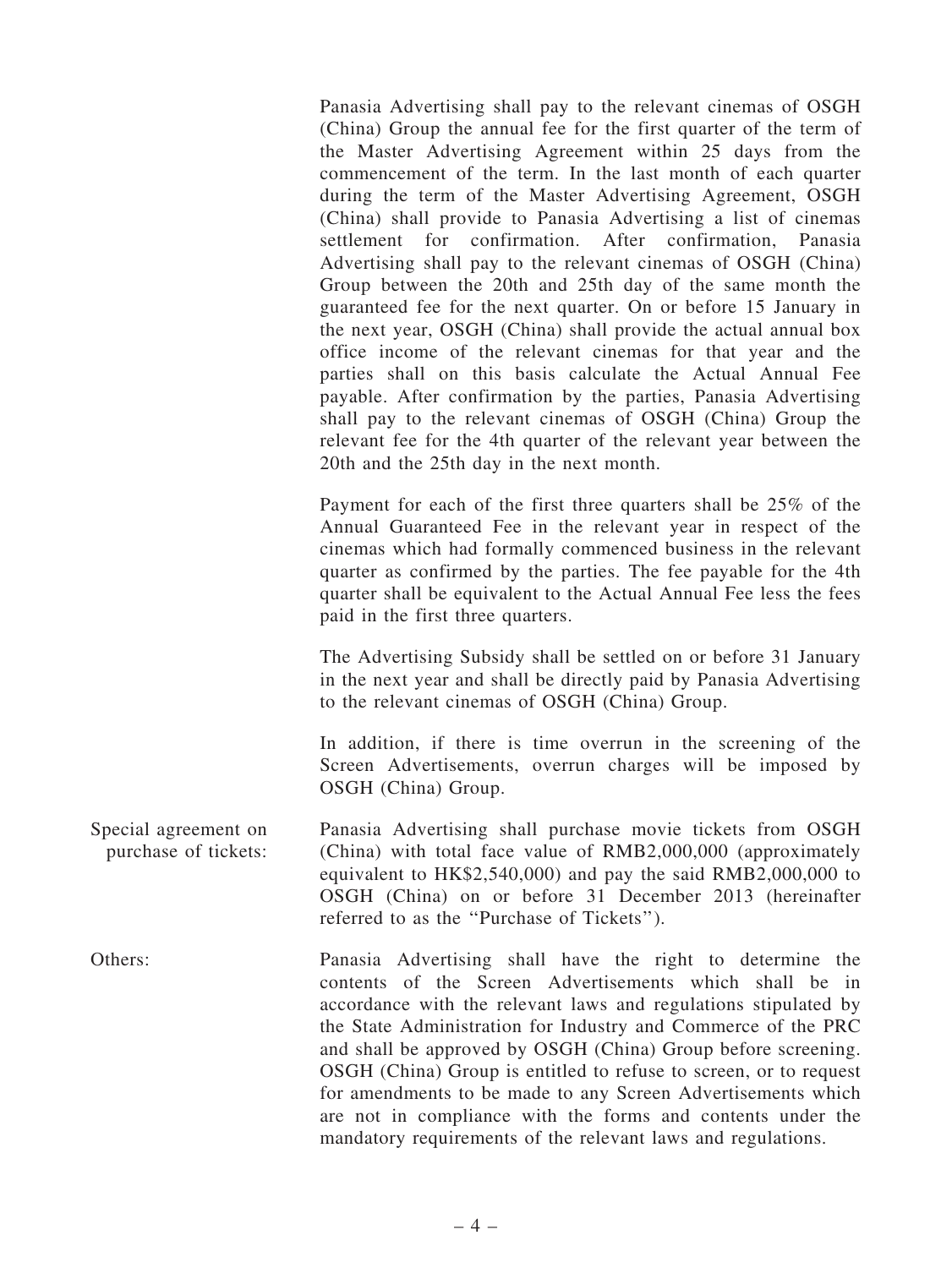Further, OSGH (China) Group shall not screen any advertisements of any other party(ies) without the consent of Panasia Advertising.

If agreed and authorized by OSGH (China) Group, Panasia Advertising shall have the right to act as the agent of OSGH (China) Group in soliciting other media-related businesses for the cinemas, including press conferences for film stars, file premiere, etc.

#### SPECIAL AGREEMENT ON PURCHASE OF TICKETS

Panasia Advertising is principally engaged in the provision of distribution and agency services for advertisements and is providing advertising agency services to OSGH (China) Group. It is intended that the tickets will be distributed to the existing and potential customers of Panasia Advertising for the purpose of market promotion.

### ANNUAL CAPS AND BASIS FOR DETERMINING THE ANNUAL CAPS

The aggregate amounts paid by Panasia Advertising under the PRC Master Screen Advertising Agreement and the Shenzhen Advertising Agreement for each of the financial years ended 31 December 2011 and 31 December 2012 were approximately RMB5,780,375 (approximately equivalent to HK\$7,341,076) and RMB10,554,707 (approximately equivalent to HK\$13,404,478) respectively.

The Caps in respect of the transactions contemplated under the Master Advertising Agreement for the years ending 31 December 2014, 31 December 2015 and 31 December 2016 are set out as follows:

|                                         | Caps for the year ending 31 December |           |           |
|-----------------------------------------|--------------------------------------|-----------|-----------|
|                                         | 2014                                 | 2015      | 2016      |
|                                         | (RMB'000)                            | (RMB'000) | (RMB'000) |
| Aggregate amount payable by Panasia     |                                      |           |           |
| Advertising to OSGH (China) Group for   |                                      |           |           |
| transactions contemplated under the     |                                      |           |           |
| Master Advertising Agreement            | 18,000                               | 26,000    | 33,000    |
| Approximately equivalent to HK\$ ('000) | 22,860                               | 33,020    | 41,910    |

The above Caps are determined by reference to the historical revenue generated from the PRC Master Screen Advertising Agreement and the Shenzhen Advertising Agreement, projected revenue which may be generated from the Master Advertising Agreement as well as revenue sharing ratios offered by Panasia Advertising to the Group, with the consideration of the number of new cinemas to be established.

The terms of the Master Advertising Agreement were negotiated on arm's length basis and are on normal commercial terms.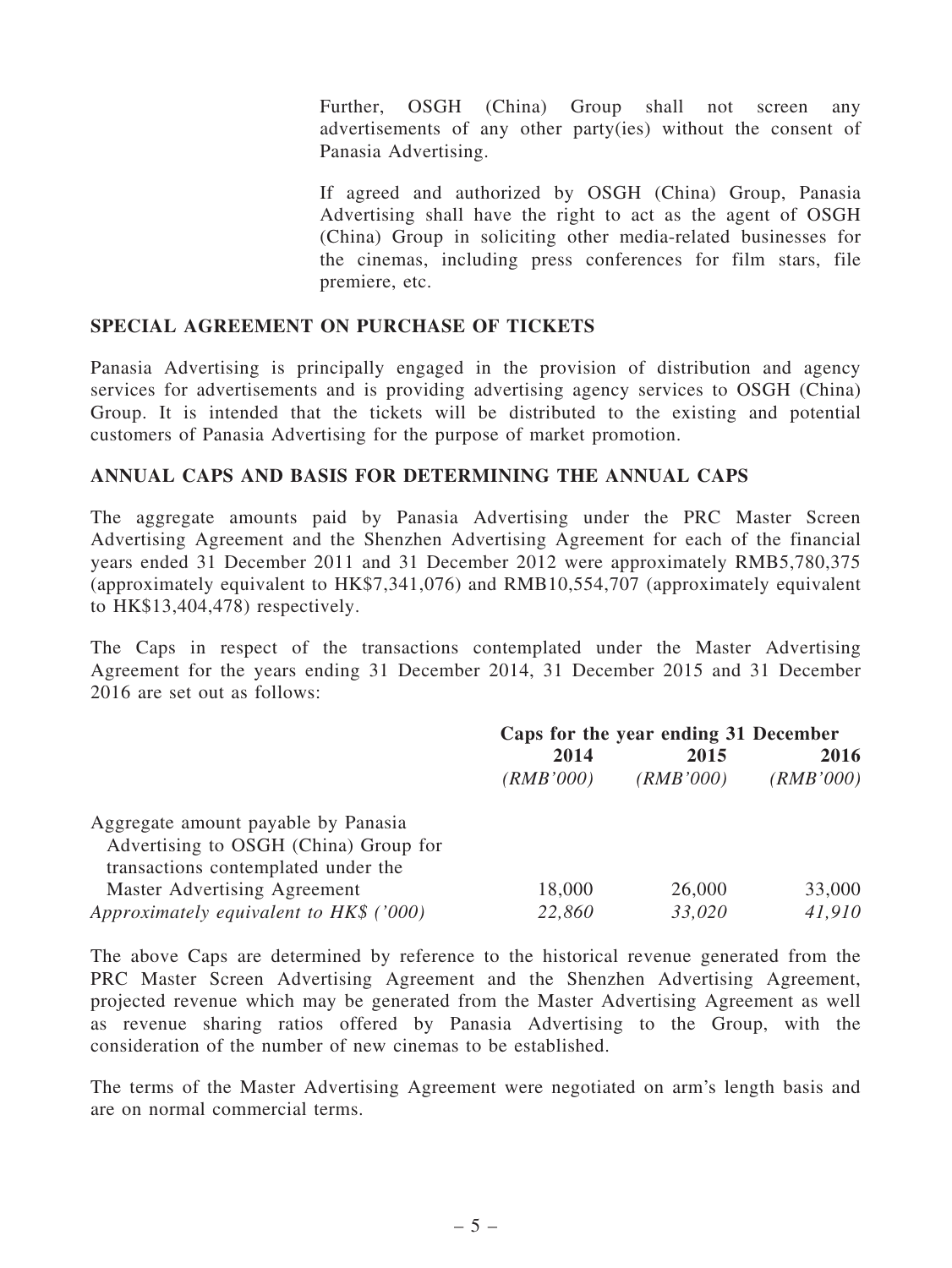## REASONS FOR AND BENEFITS OF ENTERING INTO THE MASTER ADVERTISING AGREEMENT

From the Group's past experience, the pace of growth of screen advertising income is slower than that of box office, so the Group plans to focus more on the management and operation on cinemas. The subject continuing connected transactions will continue to generate stable income to the Group by receiving annual fees from Panasia Advertising. The Board considers that it will be to the benefit of the Group to enter into the Master Advertising Agreement.

In respect of the connected transactions regarding the purchase of movie tickets under the Master Advertising Agreement, Panasia Advertising intends to purchase the movie tickets for distribution to its existing and potential customers for the purpose of market promotion, which can help promote the cinemas and the brand name of OSGH (China) Group. This will in turn attract more advertisements for Panasia Advertising and OSGH (China) Group and creates a win-win situation for the parties.

The Directors (including the independent non-executive Directors) are of the view that the Master Advertising Agreement has been entered into in the ordinary and usual course of business of the Group and is on normal commercial terms and is fair and reasonable and in the interests of the Company and its shareholders as a whole. The Directors (including the independent non-executive Directors) also believe that the Caps of the Master Advertising Agreement are fair and reasonable.

## INFORMATION REGARDING THE COMPANY, OSGH (CHINA) AND PANASIA ADVERTISING

#### The Company

The Company is a company incorporated in Bermuda with limited liability, the shares of which are listed on the Main Board of the Stock Exchange.

The principal business activities of the Group are in production, financing, distribution and theatrical exhibition of motion pictures. As of 6 November 2013, the Group operated 74 cinemas with 552 screens across China, Hong Kong, Taiwan and Singapore and is a leading distributor in the region.

#### OSGH (China)

OSGH (China) is a company incorporated in the PRC and an indirect wholly-owned subsidiary of the Company.

#### Panasia Advertising

Panasia Advertising is a company incorporated in the PRC which provides advertising agency services including advertisements at cinemas.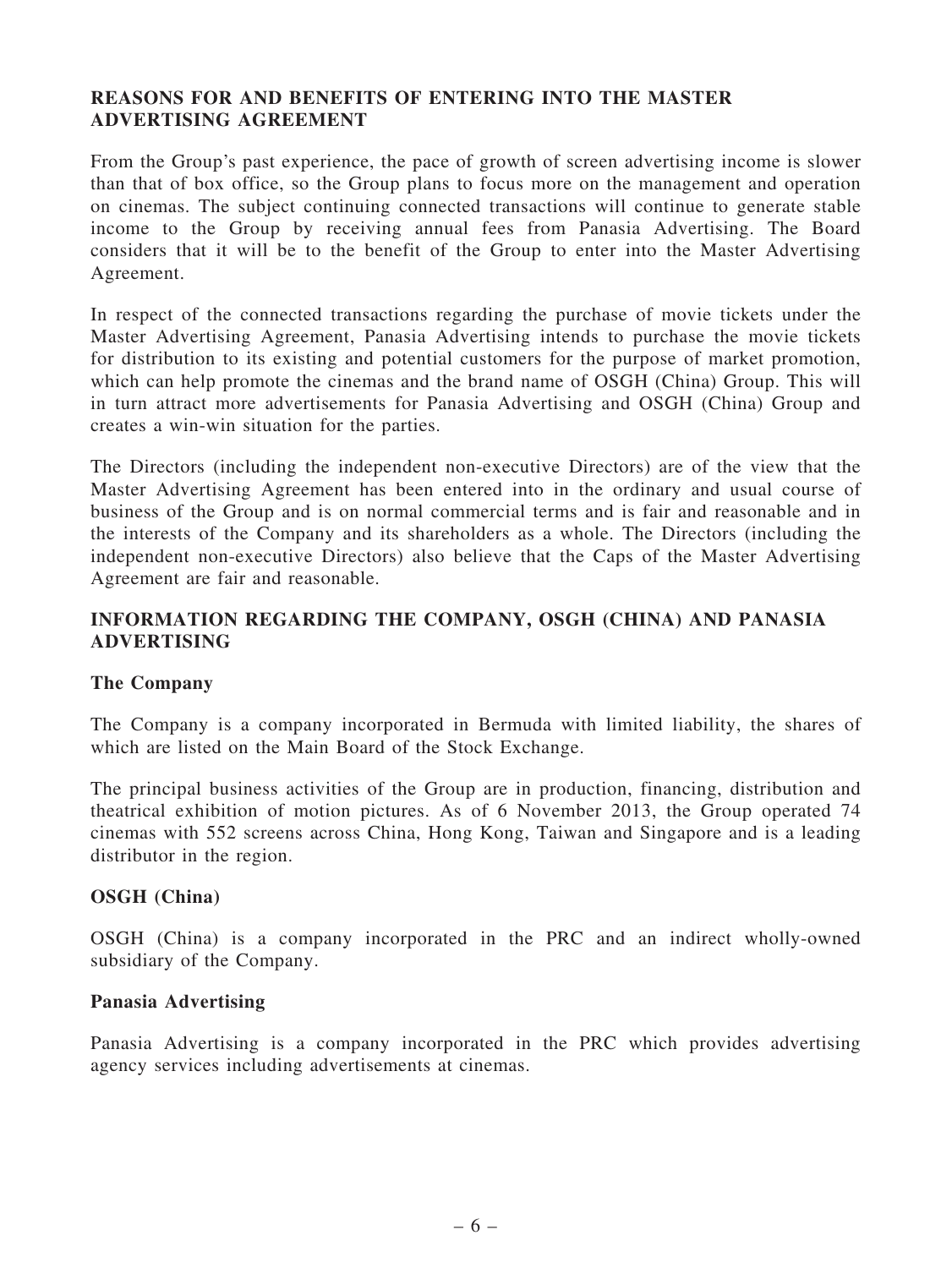### LISTING RULES IMPLICATIONS

The transactions under the Master Advertising Agreement constitute connected transactions and continuing connected transactions for the Company under Chapter 14A of the Listing Rules.

Panasia Advertising is a wholly owned subsidiary of Orange Sky, a company in which 80% equity interest is in turn held by Mr. Wu. Orange Sky is a substantial shareholder of the Company holding approximately 21.11% of the issued share capital of the Company as at the date of this announcement. Panasia Advertising therefore is a connected person of the Company by virtue of being an associate of Mr. Wu and Orange Sky. Accordingly, the Master Advertising Agreement and the transactions contemplated thereunder constitute connected transactions and continuing connected transactions of the Company.

As the relevant percentage ratios under Rule 14.07 of the Listing Rules in respect of the Purchase of Tickets and the Caps are more than 0.1% but less than 5% respectively, the Master Advertising Agreement is subject to the reporting, announcement and annual review requirements but is exempt from independent shareholders' approval requirement under Rule 14A.32 (in respect of the connected transactions) Rule 14A.34 (in respect of the continuing connected transactions) of the Listing Rules.

Ms. Wu Keyan (also being a Director) is the sister of Mr. Wu and is an associate of Mr. Wu under Chapter 14A of the Listing Rules. In view of their interests above, Mr. Wu and Ms. Wu Keyan have abstained from voting on the relevant board resolution for approving the Master Advertising Agreement. To the best knowledge, information and belief of the Directors having made all reasonable enquiries, other than Mr. Wu and Ms. Wu Keyan, none of the Directors has material interest in the transactions contemplated under the Master Advertising Agreement and none of them is required to abstain from voting on the relevant board resolution.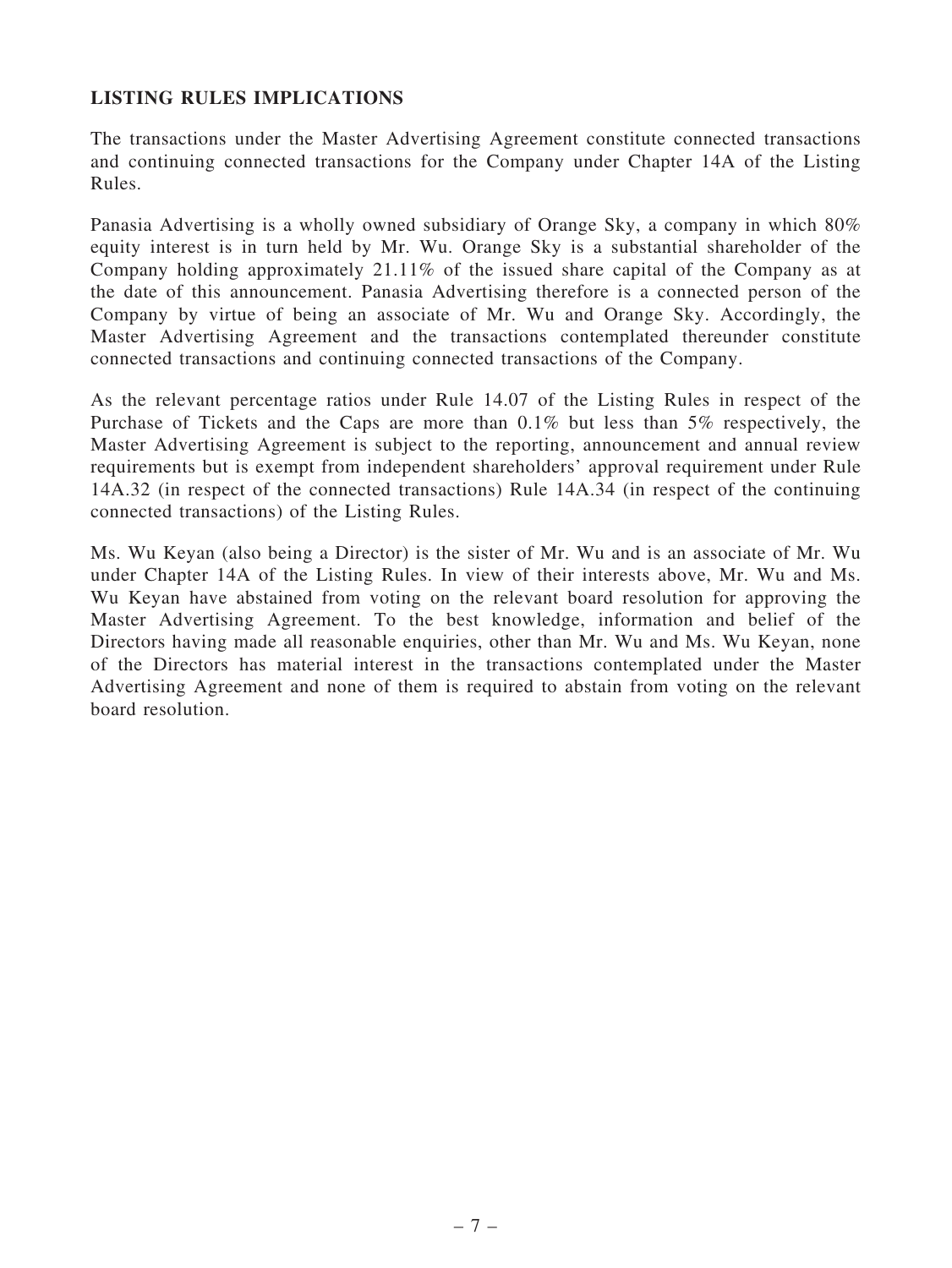## DEFINITIONS

In this announcement, unless the context otherwise requires, the following terms have the following meaning when used herein:

| "Actual Annual Fee"       | The actual annual fee under the Master Advertising<br>Agreement as set out in the section headed "Master<br>Advertising Agreement — Actual Annual Fee" in this<br>announcement.                                                                                                                                                                                |
|---------------------------|----------------------------------------------------------------------------------------------------------------------------------------------------------------------------------------------------------------------------------------------------------------------------------------------------------------------------------------------------------------|
| "Advertising Subsidy"     | The advertising subsidy under the Master Advertising<br>Agreement as set out in the section headed "Master<br>Advertising Agreement — Advertising Subsidy" in this<br>announcement.                                                                                                                                                                            |
| "Annual Guaranteed Fee"   | The annual guaranteed fee under the Master Advertising<br>Agreement as set out in the section headed "Master<br>Advertising Agreement — Annual Guaranteed Fee" in this<br>announcement.                                                                                                                                                                        |
| "Board"                   | The board of Directors.                                                                                                                                                                                                                                                                                                                                        |
| "Caps"                    | For the purpose of Chapter 14A of the Listing Rules, means<br>the proposed annual caps of the transactions under the<br>Master Advertising Agreement for the three years ended 31<br>December 2014, 31 December 2015 and 31 December 2016<br>as set out in the section headed "Annual Caps and Basis for<br>Determining the Annual Caps" in this announcement. |
| "Company"                 | Orange Sky Golden Harvest Entertainment (Holdings)<br>Limited, a company incorporated in Bermuda with limited<br>liability, the shares of which are listed on the Main Board of<br>the Stock Exchange.                                                                                                                                                         |
| "Director(s)"             | The director(s) of the Company.                                                                                                                                                                                                                                                                                                                                |
| "Group"                   | The Company together with its subsidiaries.                                                                                                                                                                                                                                                                                                                    |
| "HK\$"                    | Hong Kong Dollars, the lawful currency in Hong Kong.                                                                                                                                                                                                                                                                                                           |
| "Hong Kong"               | The Hong Kong Special Administrative Region of the<br>People's Republic of China.                                                                                                                                                                                                                                                                              |
| "In-foyer Advertisements" | The advertisements to be displayed at OSGH Cinemas<br>Shenzhen (深圳橙天嘉禾影城) (formerly known as Golden<br>Harvest Shenzhen Cinema (嘉禾深圳影城)) operated by<br>OSGH (China) by using the foyer and facilities of the<br>cinemas.                                                                                                                                      |
| "Listing Rules"           | The Rules Governing the Listing of Securities on the Stock<br>Exchange.                                                                                                                                                                                                                                                                                        |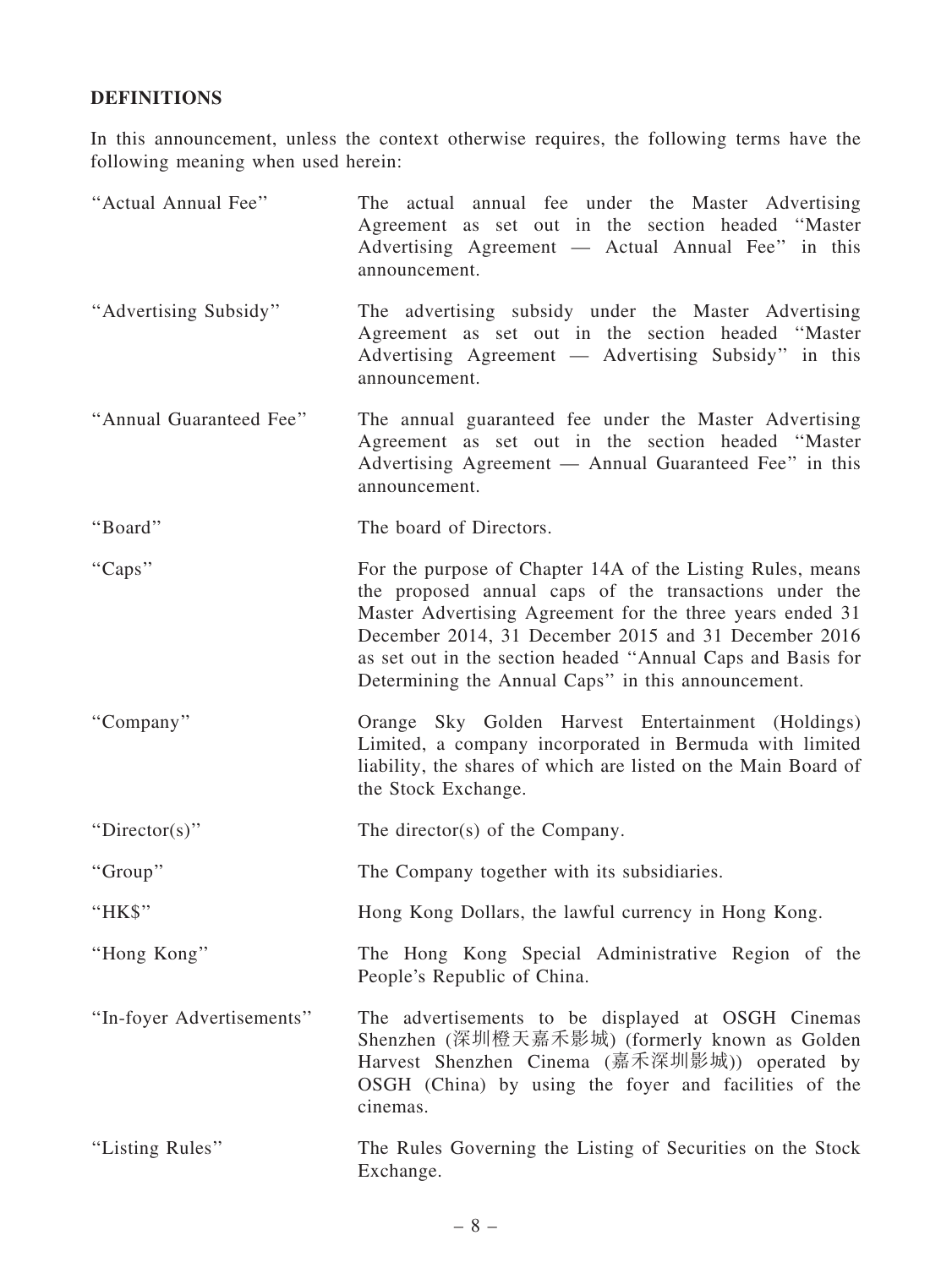| "Master Advertising<br>Agreement"            | The master advertising agreement entered into between<br>OSGH (China) and Panasia Advertising dated 6 November<br>2013 in connection with the advertising agency services<br>provided by Panasia Advertising.                                                                                                                                                                          |
|----------------------------------------------|----------------------------------------------------------------------------------------------------------------------------------------------------------------------------------------------------------------------------------------------------------------------------------------------------------------------------------------------------------------------------------------|
| "Mr. Wu"                                     | Mr. Wu Kebo, chairman, Director and controlling<br>shareholder of the Company and is interested in an<br>aggregate of approximately 60.41% of the total issued share<br>capital of the Company as at the date of this announcement.                                                                                                                                                    |
| "Orange Sky"                                 | Orange Sky Entertainment Group (International) Holding<br>Company Limited, a company incorporated in the British<br>Virgin Islands which is a substantial shareholder of the<br>Company holding approximately 21.11% of the issued share<br>capital of the Company as at the date of this announcement.                                                                                |
| "OSGH (China)"                               | Orange Sky Golden Harvest Cinemas (China) Co. Ltd. (橙<br>天嘉禾影城(中國)有限公司), a company incorporated in the<br>PRC and an indirect wholly-owned subsidiary of the<br>Company.                                                                                                                                                                                                               |
| "OSGH (China) Group"                         | OSGH (China), the OSGH (China)'s subsidiaries and/or<br>such other affiliated companies of OSGH (China) as may be<br>specified by OSGH (China) from time to time.                                                                                                                                                                                                                      |
| "Panasia Advertising"                        | 泛亞華影廣告(深圳)有限公司 (Panasia Cinema Advertising<br>(Shenzhen) Co., Ltd.), a company established in the PRC<br>and a wholly owned subsidiary of Orange Sky, and which is<br>engaged in provision of advertising agency services.                                                                                                                                                             |
| "PRC"                                        | The People's Republic of China, which for the purpose of<br>this announcement excludes Hong Kong, Taiwan and<br>Macao.                                                                                                                                                                                                                                                                 |
| "PRC Master Screen<br>Advertising Agreement" | The master screen advertising agreement dated 25 April<br>may be<br>supplemented and amended<br>2010<br>(as<br>by<br>supplemental agreement(s)) entered into between OSGH<br>(China) and Panasia Advertising in relation to certain rights<br>granted by OSGH (China) to Panasia Advertising for the<br>Screen Advertisements at cinemas operated by OSGH<br>(China) Group in the PRC. |
| "RMB"                                        | Renminbi, the lawful currency in the PRC.                                                                                                                                                                                                                                                                                                                                              |
| "Screen Advertisements"                      | The advertisements to be screened during the 10-minute<br>period prior to the screening of the films in all houses in the<br>cinemas operated or to be operated by OSGH (China) Group<br>in the PRC.                                                                                                                                                                                   |